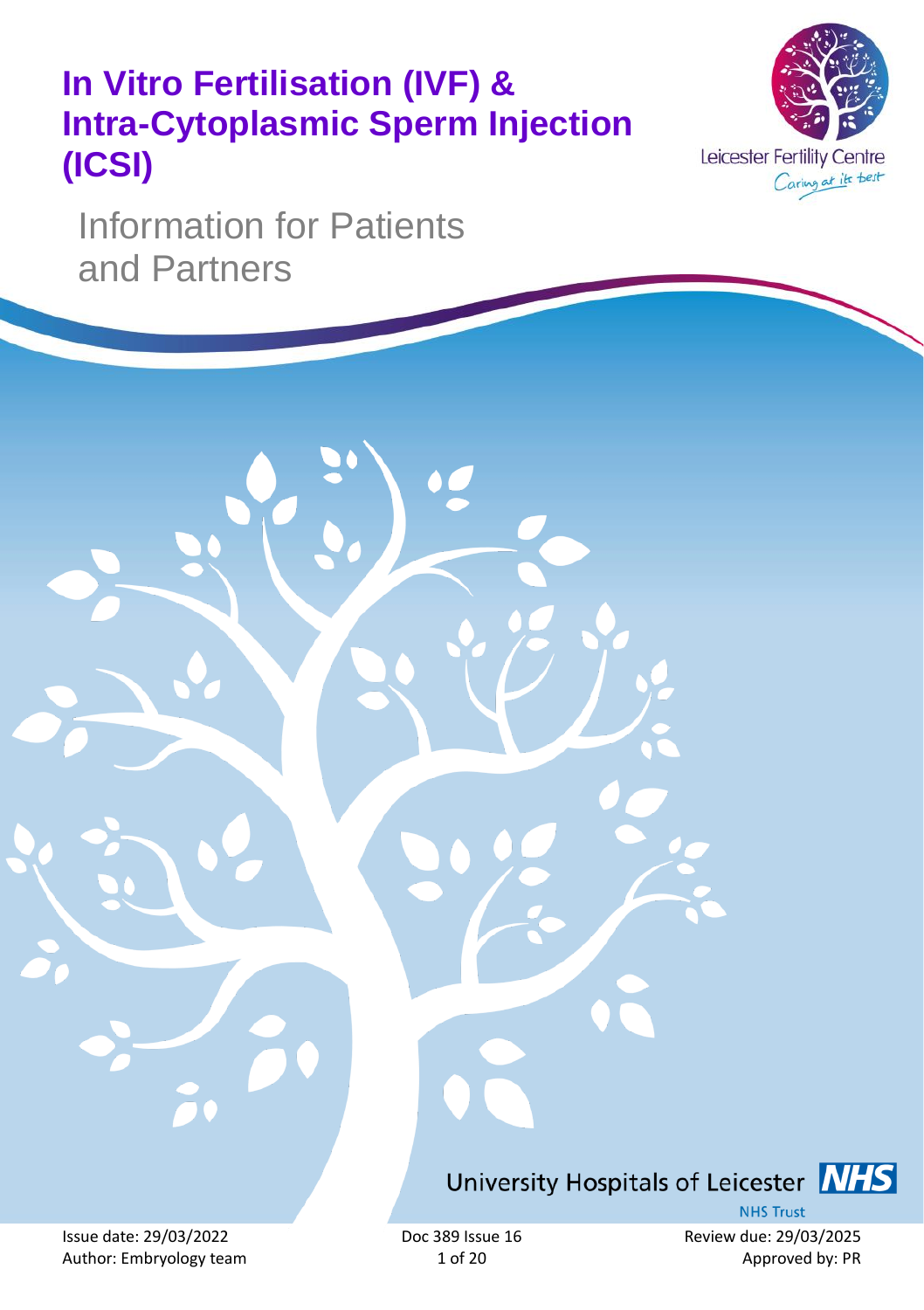# What is this leaflet about and who is it for?

This leaflet explains what is involved when undergoing In Vitro Fertilisation (IVF) or Intra-Cytoplasmic Sperm Injection (ICSI). The difference between IVF and ICSI is the way the sperm is used to fertilise the eggs.

Your consultant will inform you whether IVF or ICSI is the recommended treatment choice for you.

### What is IVF?

IVF is the process of fertilising eggs outside of the body. The eggs and the sperm are mixed together in a dish and are incubated overnight to allow fertilisation to occur. In the event of the sperm quality being insufficient for IVF on the day of egg collection we will discuss the option of ICSI treatment with you.

The main indications for IVF are:

- Age >40 years or more and/or reduced ovarian reserve
- Blocked or damaged fallopian tubes
- Endometriosis
- Borderline sperm parameters
- Unsuccessful Intrauterine Insemination (IUI) treatment

# What is **ICSI?**

ICSI refers to the technique of injecting a single sperm into the mature egg. This helps the sperm to fertilise an egg. Eggs are prepared for injection by removing the outer cells known as the cumulus. A highpowered microscope is used to assess egg maturity (not all eggs will be mature) and the mature eggs are carefully injected with a single sperm. The main indications for ICSI are:

- Male factor subfertility
- Surgically retrieved sperm
- Failure to fertilise in a previous IVF cycle
- Low fertilisation observed in a previous IVF cycle.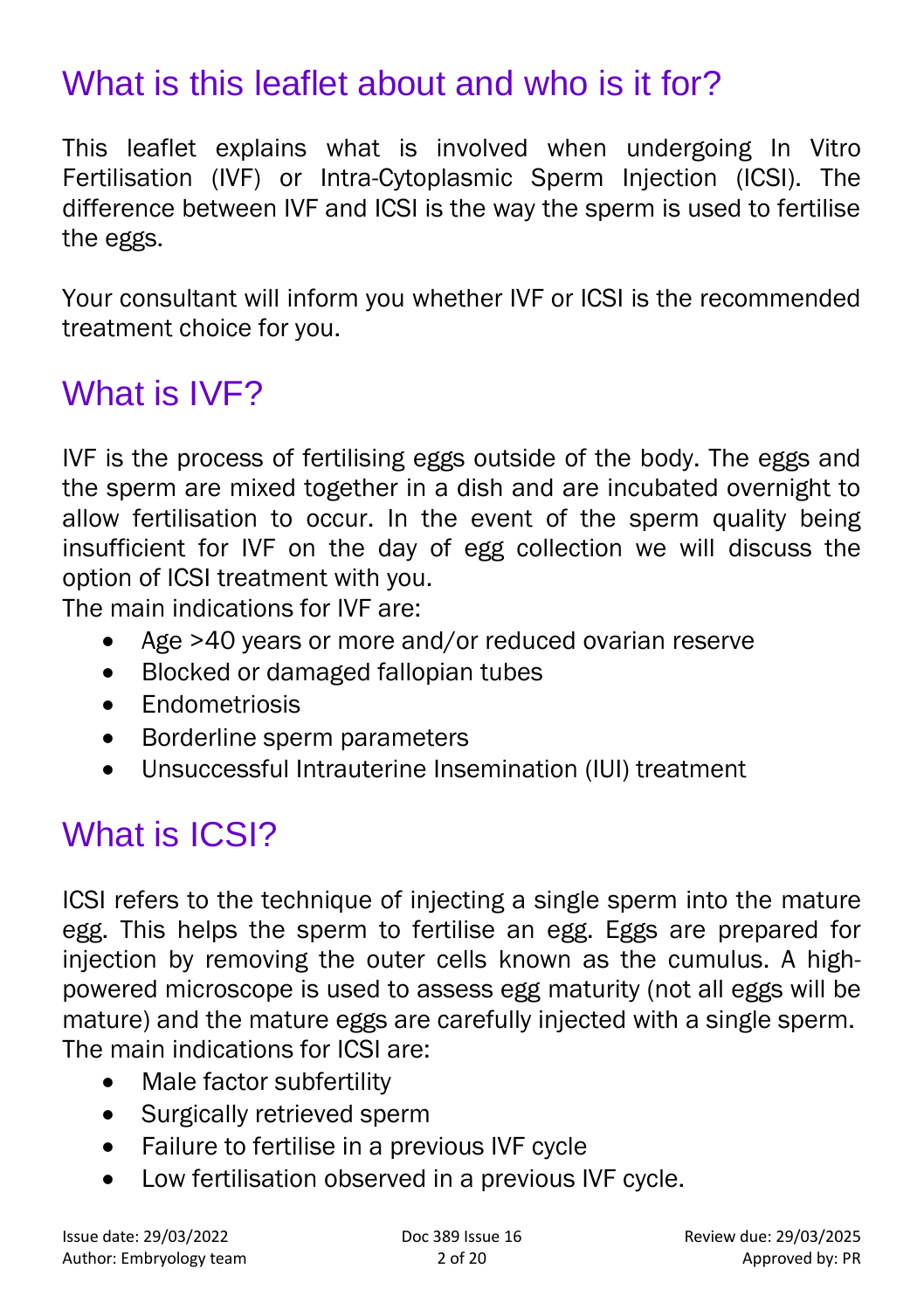## What preparation is needed for IVF or ICSI?

Prior to starting your treatment:

- 1) We would recommend that your Body Mass Index (BMI) is between 19 and 30 to ensure the best response to your treatment. Your BMI is calculated by your body weight in kilograms divided by your height in metres squared. You can use the online NHS Choices BMI calculator to know your BMI. If your BMI is above or below these levels you can seek support via your GP.
- 2) An ovarian reserve blood test, known as Anti Mullerian Hormone (AMH), is required, which can be done on any day of the cycle.
- 3) Screening blood tests are required for Hepatitis B and C, HIV 1&2, HTLV 1&2 and Syphilis for individuals undergoing treatment, valid for up to 3 months before commencing treatment.
- 4) If you have a medical condition that has been identified as having an impact on your treatment or pregnancy, you might be referred for anaesthetic review and/or pre-conception counselling and/or other specialist review. Treatment will not be commenced until considered safe.

### What is the procedure?

You will be provided with relevant written information about the treatment process to support your understanding of the consent forms. For further information about the consent forms please visit the Human Fertilisation and Embryology Authority (HFEA) website: [http://www.hfea.gov.uk](http://www.hfea.gov.uk/)

You will then receive an appointment to discuss and plan your IVF/ICSI treatment.

Before starting the treatment cycle you will be required to complete the consent forms and given the opportunity to ask any questions. After this process is completed and you are ready to start your treatment cycle, on the first day of your proper flow of the period you will call the unit on 0116 258 5922 to book for an ultrasound scan (called as the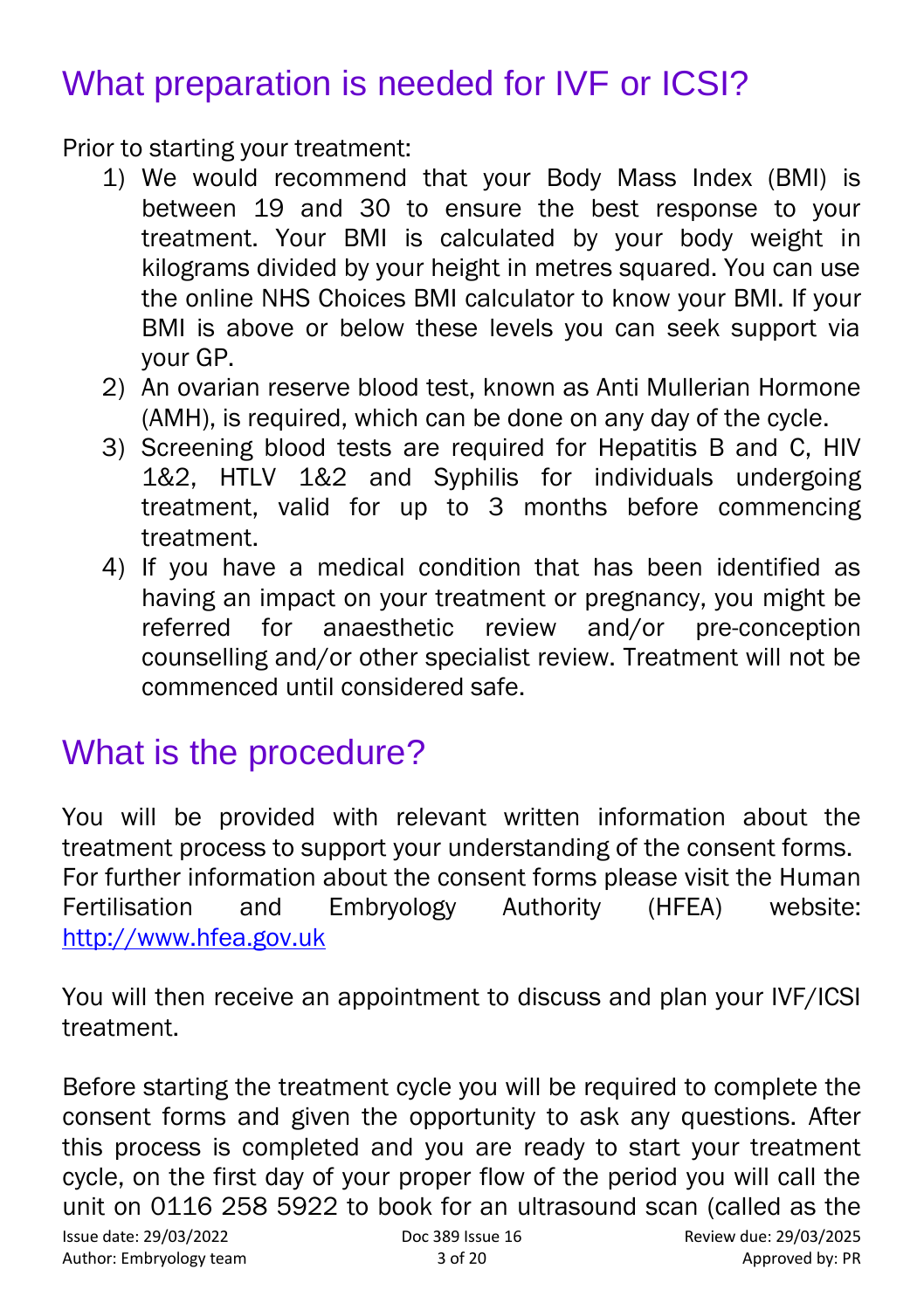antral follicle count (AFC) scan). This is an internal scan (transvaginal) to count the antral follicles (2 - 6mm in size) on the ovaries, done once between days 2 - 6 of the menstrual cycle. This scan will help us to decide the type and dosage of drugs required for you.

If your AFC is less than 5 including both ovaries, then we will not be able to commence treatment. We will then ask you to call on the first day of your next menstrual cycle. This we can try maximum for three times. If we do not achieve the required count you will have a medical review.

If ready to proceed further, the nurses will then arrange for medication collection and a kit bag. An injection lesson will be arranged if necessary.

# Ovarian Stimulation Regimes

Depending upon individual assessment, you will follow a long or short protocol.

#### Long downregulation protocol

This involves a daily injection of Buserelin (Suprecur) starting approximately one week before your period is due in order to switch off the pituitary gland which controls your ovaries. The injection is to be administered every morning at the same time before 9:00 am; you will then have a period in 7-14 days. On the first day of proper flow of this period you will call the unit on 0116 258 5922 to book for a baseline ultrasound scan and blood test. This is to check that you have responded to the Buserelin injections. If all is well, in addition to the morning injection, you will be commenced on another daily injection (gonadotrophins) in the evening to stimulate the ovaries. You will be issued with a written plan detailing when your blood test and scans take place over a two week period to check that your ovaries are responding. The dose of your drugs will be altered dependent on your response.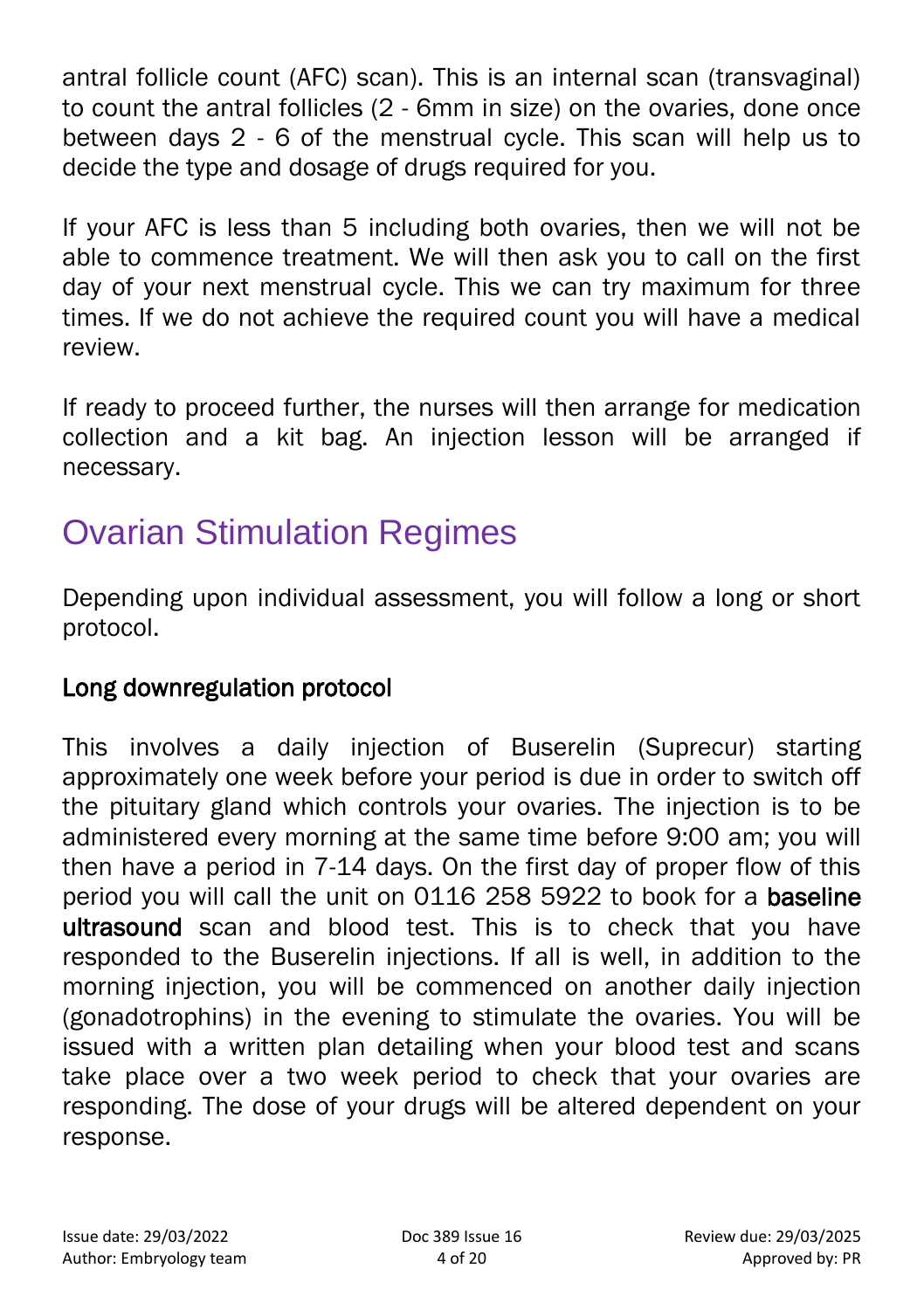### Short protocol

If your blood tests or AFC on your ultrasound scan predict that you are more likely to over respond to ovarian stimulation drugs you may require a short cycle. You will contact the nurses on day 1 of your period to organise a blood test and scan. You then commence your daily injection of Gonadotrophins. You will also be advised to commence daily Cetrotide or Ganirelix injection 5 - 6 days later. You will be issued with a written plan detailing when your blood test and scans take place over a two week period to check that your ovaries are responding. The dose of your drugs will be altered dependent on your response.

Patients are advised to avoid unprotected intercourse during treatment.

## What happens next?

Once the ultrasound scan shows that there are a sufficient number of mature follicles, you will be instructed to give a hormone injection of hCG (Ovitrelle) which matures the eggs before they are collected.

35 – 37 hours after the hCG injection, the eggs will be removed from the ovaries. The eggs are collected by means of a fine needle being passed through the vaginal wall into the ovaries under ultrasound guidance. You will be given sedation anaesthesia and not feel or remember the procedure. The medications that we use for your sedation anaesthesia include: Propofol, Alfentanil, Midazolam; these medications make you drowsy and provide pain relief. Diclofenac suppository can also be given rectally to provide pain relief for up to 18 hours after your egg collection.

On the day of egg retrieval your partner will be required to produce a sperm sample at home. We advise a sexual abstinence of 2 or 3 days prior to producing a sperm sample. Our embryology team will prepare this so that the best sperm are isolated and used to inseminate your eggs.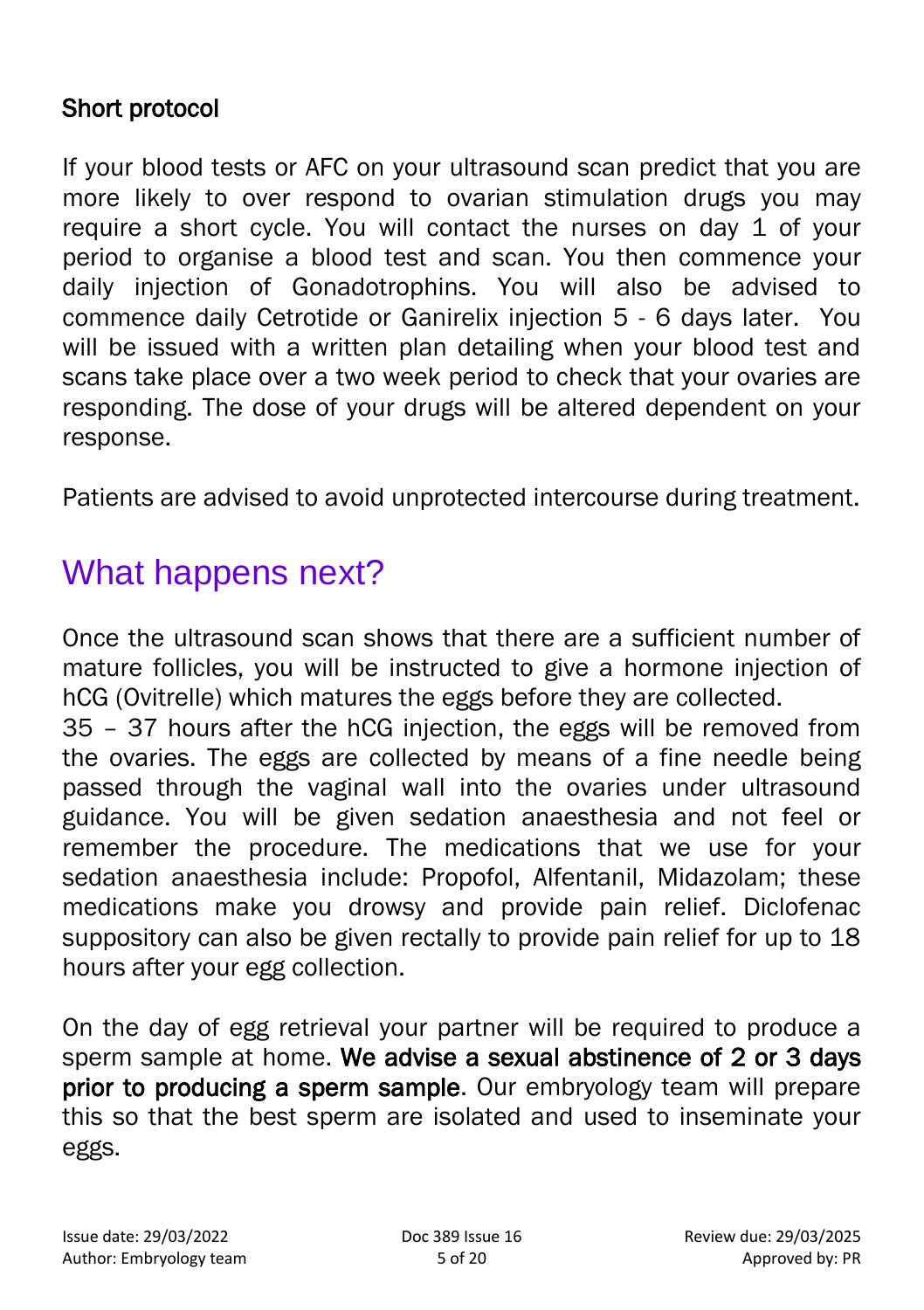## Blastocyst Culture

Blastocyst or extended culture is the term used when the embryos are cultured for five days following the egg collection. The embryo at this stage of development is known as a blastocyst and will have many cells, usually more than 100. The best blastocyst is then transferred into the uterus on the fifth day following the egg collection. Extended culture gives us a greater chance of selecting higher quality embryos, which in turn leads to a higher rate of implantation. Furthermore, blastocyst transfer on day five mimics more closely the timing at which an embryo would reach the uterus in natural conception.

The risks of blastocyst culture include:

- 1) No embryos developing into a blastocyst resulting in no embryo transfer. Blastocyst culture is therefore only suitable for patients who have one-two good quality embryos depending on the number of eggs fertilised.
- 2) Increased risk of monozygotic (identical) twins following extended culture
- 3) Unknown long term risks of extended culture of embryos *in vitro*.

### How are my embryos put back?

Two, three or five days after the egg collection you will have one or two of the best embryos transferred into the uterus through the cervix. You will need to have a full bladder at the time of the transfer. This is a painless procedure and does not require any anaesthetic. You will be required to remain horizontal for a short time after the embryo transfer and can then return home.

To support the womb lining to encourage implantation you will be asked to use progesterone pessaries vaginally twice a day starting the morning after egg collection. Additional Progesterone support may be advised.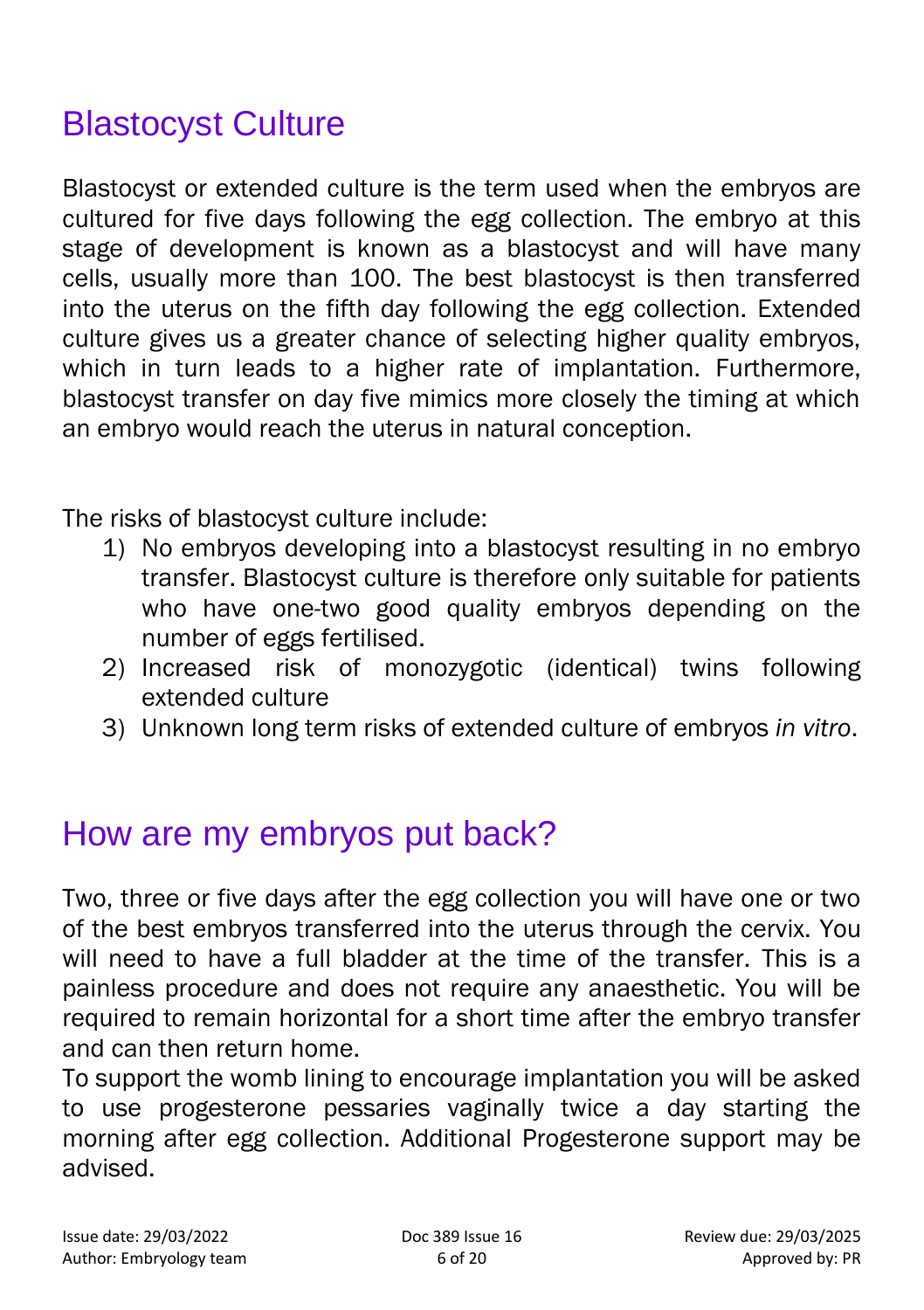Leicester Fertility Centre is unable to guarantee that your treatment will be carried out by a specific doctor. Please let us know if you would not like to proceed with treatment unless a specific doctor is available.

## What happens with the other embryos?

We have the facility for embryo freezing and this will be offered to you to store suitable 'spare' good quality embryos for your own future use.

## The use of eggs, sperm or embryos for training

At the end of your treatment cycle there may be unused sperm, unfertilised eggs and embryos that are unsuitable for freezing.

On your HFEA WT & MT consent forms you have the option to allow eggs/ sperm/ embryos to be used for training purposes prior to their discard. You can either tick 'no' in which case the eggs/ sperm/ embryos that were not used in your treatment will be discarded or you can tick 'yes'. If you are being treated with your partner then you both must agree on what is to happen to your embryos.

If you tick 'yes' for training then nothing will be done until the end of your treatment cycle. You can withdraw your consent at any time prior to their use in training. There is no financial benefit from consenting for your eggs/ sperm/ embryos for training. Selecting either 'yes' or 'no' for the use of your sperm/ eggs/ embryos for training will not impact on the care you receive.

Your consent forms will be checked prior to treatment and your wishes will be logged on the laboratory paperwork. If, at the end of your treatment cycle, the eggs/ sperm/ embryos are to be used for training purposes then two members of the embryology team will recheck the HFEA WT and MT consent forms to confirm that valid consent is in place.

Issue date: 29/03/2022 Doc 389 Issue 16 Review due: 29/03/2025 Author: Embryology team  $\overline{7}$  of 20  $\overline{2}$  Approved by: PR Any eggs/ sperm/ embryos to be used in training will be transferred to a new container and kept in a separate incubator space to any eggs/ sperm/ embryos in use. A log is kept of all eggs/ sperm/ embryos used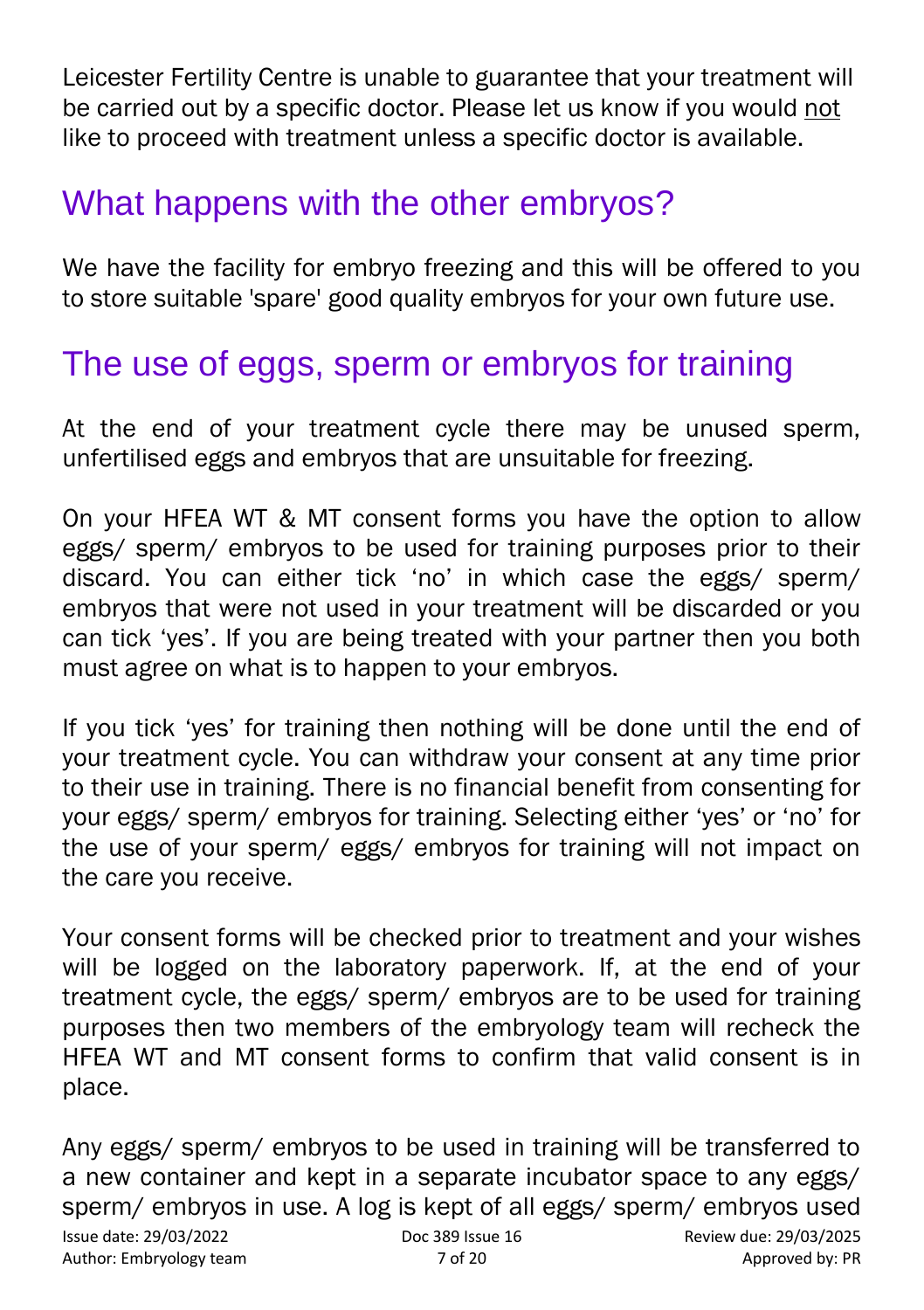for training, including which staff member has used them and for what technique. The eggs/ sperm/ embryos could be used for the purpose of training staff in embryo biopsy, embryo storage or other embryological techniques as per the HFE Act 2008 (for example moving embryos or eggs from one dish to another or egg injections). We would not attempt to create any embryos when training with eggs and sperm. The gametes would also not be used to 'test' or 'validate' equipment as per the HFE Act 2008. Patients using donor sperm and/or donor eggs may / may not be able to donate their embryos for training depending on what the donor has consented to. If you wish to find out if your donor has consented to training, please speak to a member of the clinical team. As not all eggs/ sperm/ embryos available from patients who consented to training are required by staff, it is not guaranteed that samples will always be used in training. If you would like to know, after your treatment cycle is complete, you can ask if your samples were used and for what technique.

Once the training has been completed the eggs/ sperm/ embryos would be discarded and not used for any other purpose. By allowing your eggs/ sperm/ embryos to be used for training you are helping the embryologists and patients of tomorrow and we thank you for your help.

## When can I do a pregnancy test?

You will be given a date to carry out a urine pregnancy test at home and to contact the unit with the result.

- 1. If your test is positive you will need to collect further medication and have a blood test the following week.
- 2. If negative but your period has not started, a blood test will be organised that day to confirm the urine result.
- 3. If negative but your period has started, a follow-up appointment will be arranged.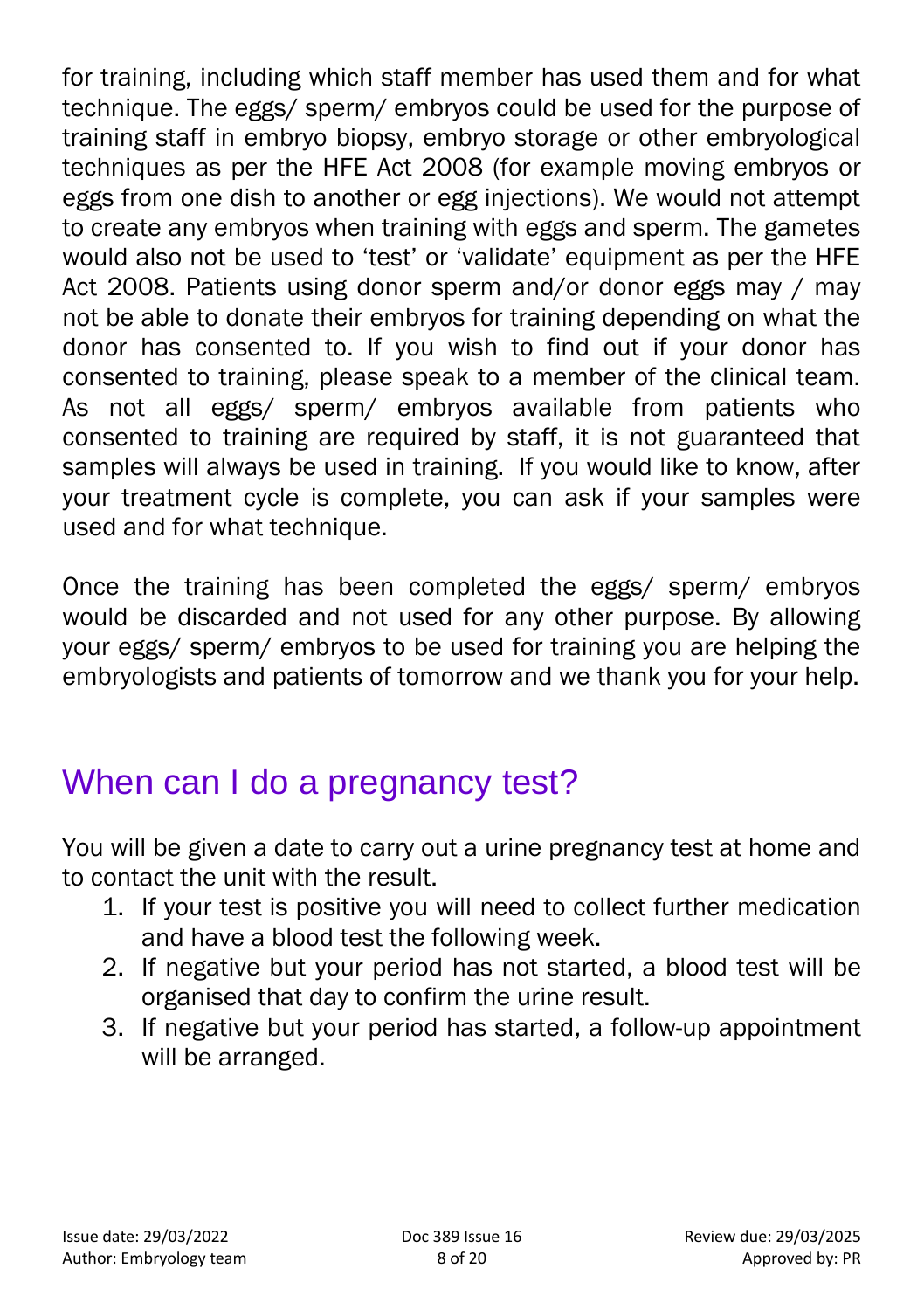## What risks are involved?

The egg collection involves sedation anaesthesia and therefore it is important that you tell us about any other medical conditions that you have or medication that you may be taking.

Anaesthetic side effects include postoperative nausea and vomiting (usually last for 1-2 hours and can be controlled with medications), postoperative shivering, chest infection (very rare with sedation anaesthesia), awareness (becoming conscious during some part of operation; the majority of patients who are aware do not feel any pain, but may have memories of events in the operating theatre), allergic reaction to anaesthetic, very rarely anaphylaxis (risk is 1 in 10,000), risk of death or brain damage during anaesthesia (in general the risk is 1 in 100,000 but should be even rarer in sedation for minor procedures

There is a very small risk of pelvic infection after the egg collection. Symptoms include fever, moderate to severe lower abdominal pain or malodorous vaginal discharge (rare).

Vaginal bleeding/Vaginal laceration requiring stitches (very rare)

Injury to bowel, bladder, pelvic blood vessel or nerve (very rare)

When ICSI is carried out there is a risk of damage to the eggs (approximately 5-10%) due to the injection procedure. Damaged eggs cannot be used for treatment. Very rarely, some eggs or embryos could be lost by accident due to human error.

Cancelled cycles due to poor or excessive response to the drugs Failure of eggs to fertilise (IVF or ICSI) which would result in the cancellation of your cycle

Failure of embryos to cleave (divide) which would result in the cancellation of your cycle

Failure to transfer embryo via the cervical route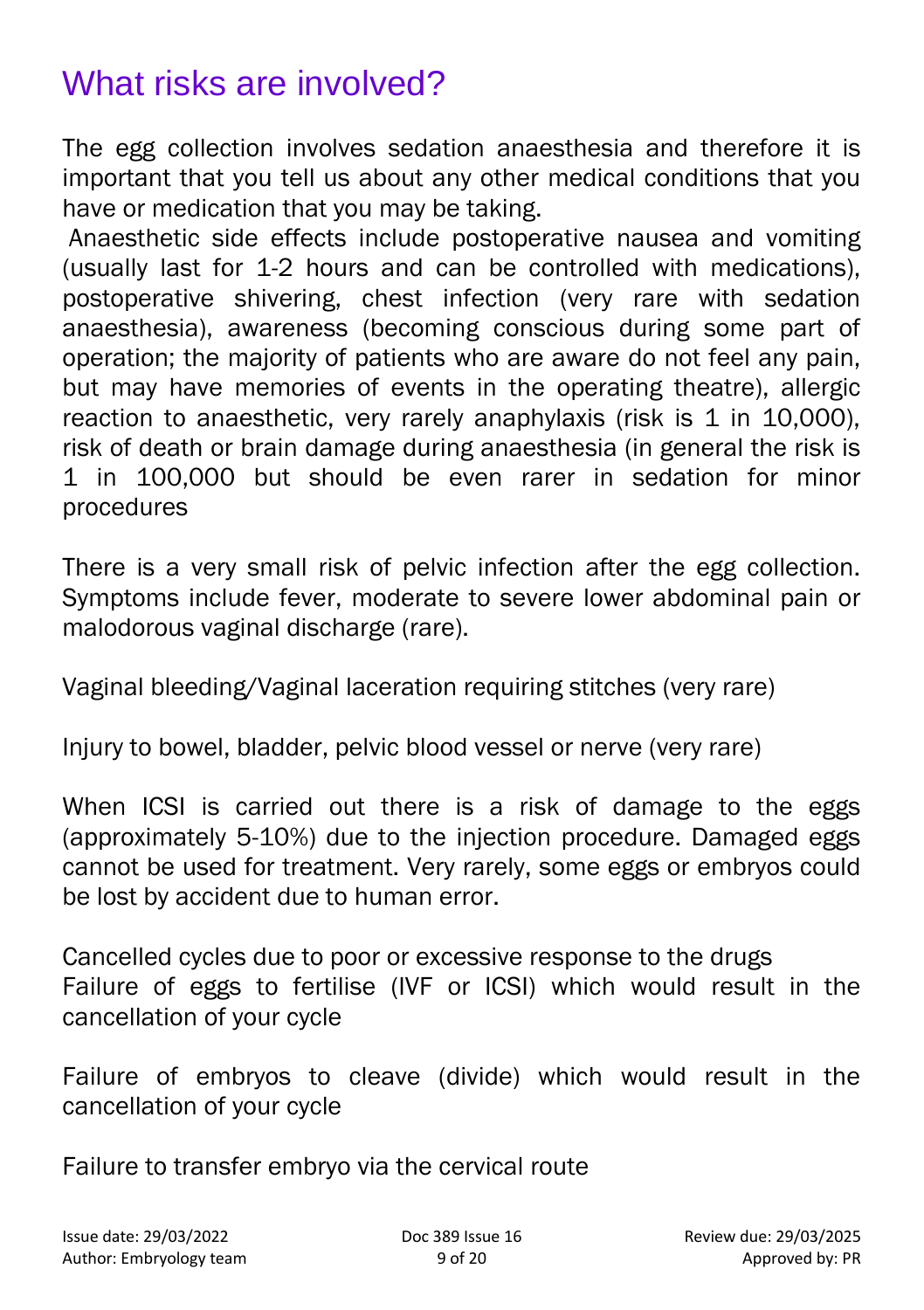Ectopic Pregnancy

Multiple pregnancy - the risk of multiple pregnancy (mainly twins) after transferring two embryos is 20-30%. The risk of monozygotic (identical) twins after IVF is 1.5%. Monozygotic twins occur even after transfer of a single embryo. Multiple pregnancies carry more risks to the mother and baby. See leaflet about multiple pregnancy for more information.

### Common side effects of medication

Suprecur: Tiredness, headache, hot flushes, irritability and injection site irritation – redness, swelling, bruising or pain.

Gonadotrophins: Headache, tiredness, nausea, vomiting, diarrhoea, abdominal discomfort, bloating and injection site irritation – redness, bruising, swelling or pain

Multiple pregnancy. OHSS – see section below

Hcg Trigger (Ovitrelle) – Headaches, tiredness, Breast pain, Diarrhoea, local skin reactions at the injection site, abdominal discomfort, bloating, nausea and vomiting.

Multiple pregnancy. OHSS – see section below

Doxycycline: (an antibiotic to be taken for 5 days after egg collection to help prevent any infection developing)

May cause nausea, vomiting, diarrhoea, oesophageal irritation and photosensitivity.

Progesterone: Drowsiness, Abdominal discomfort and or distention, constipation, breast pain, hot flushes.

#### Please read the information leaflets provided with your medication and if you have any concerns please discuss with the nurses

## Ovarian hyperstimulation syndrome (OHSS):

OHSS occurs when there are too may follicles produced in the ovary. In severe cases, which are fortunately rare, fluid can collect in the abdomen and chest causing discomfort and difficulty in breathing. This may lead to a greater tendency for the blood to clot causing thrombosis.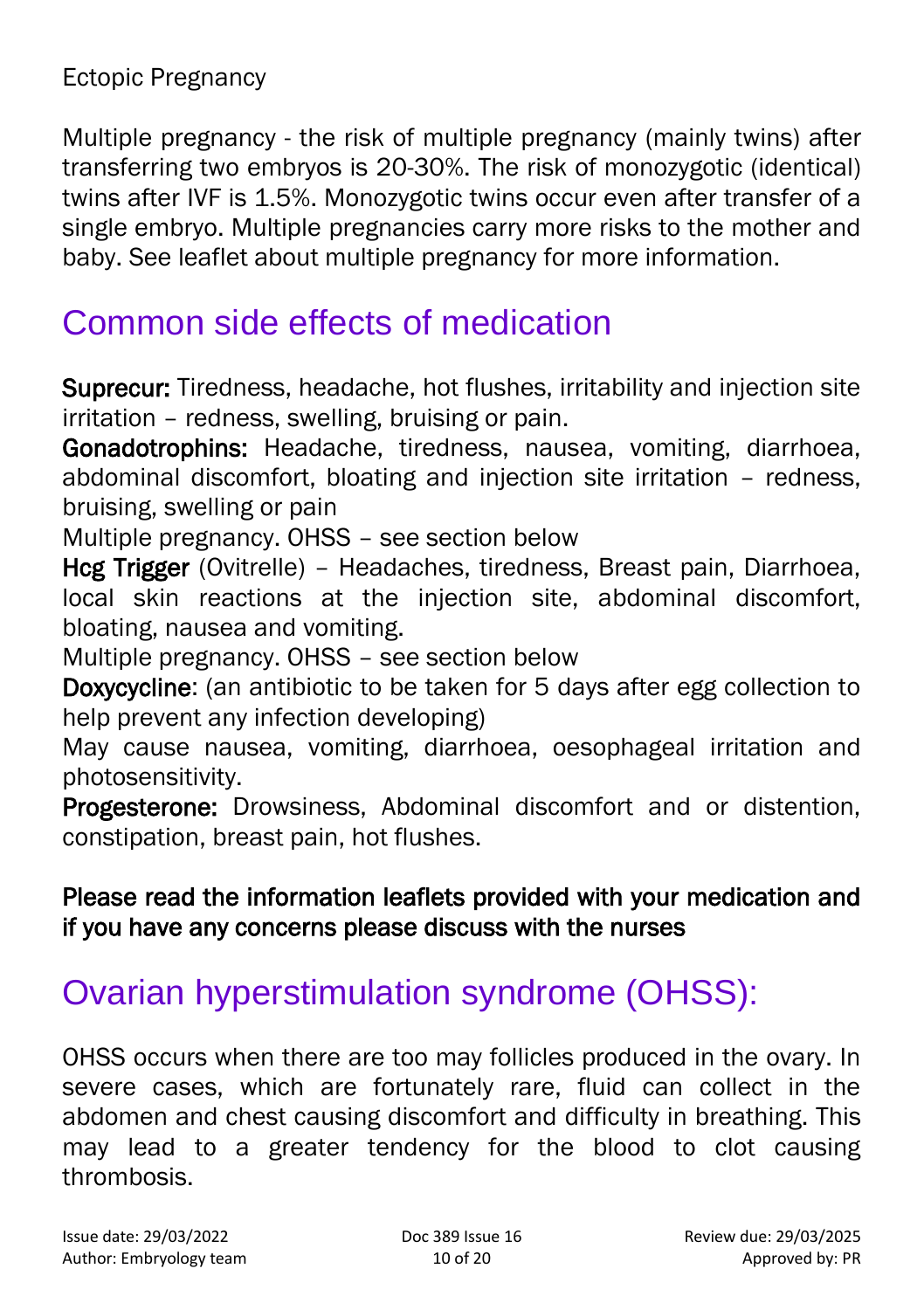## How do I know if I'm developing OHSS?

The following are the symptoms that you may develop as a result of OHSS:

- Mild OHSS mild abdominal swelling or bloating, abdominal discomfort and nausea. You will be advised to drink plenty of oral fluids at home and report to us if you have other symptoms or if your symptoms get worse.
- Moderate OHSS symptoms of mild OHSS but the swelling and bloating is worse because fluid is building up in the abdomen. There is abdominal pain and vomiting
- Severe OHSS symptoms of moderate OHSS plus extreme thirst and dehydration because so much fluid is building up in the abdomen, passing very small amounts of urine which is very dark in colour (concentrated), difficulty breathing because of build-up of fluid in the chest and a red, hot, swollen and tender leg due to a clot in the leg or lungs (thrombosis).

#### If you develop any of these symptoms then you should contact the Fertility Specialist Nurses on 0116 258 5922. If outside clinic hours please use the emergency mobile number on the answer phone

## What will happen then?

ACU staff will arrange for you to be reviewed by the nursing and medical staff in the ACU during working hours or at the Gynaecology Assessment Unit (GAU) at the LRI out of hours. Sometimes it is necessary to recommend admission to hospital to closely monitor and observe you. It may be necessary to give you blood-thinning injections to prevent clotting and transfusion of intravenous fluids to encourage the kidneys to produce urine in normal amounts. Rarely, if there is a large fluid collection in the tummy and/or chest that has to be drawn off to improve comfort.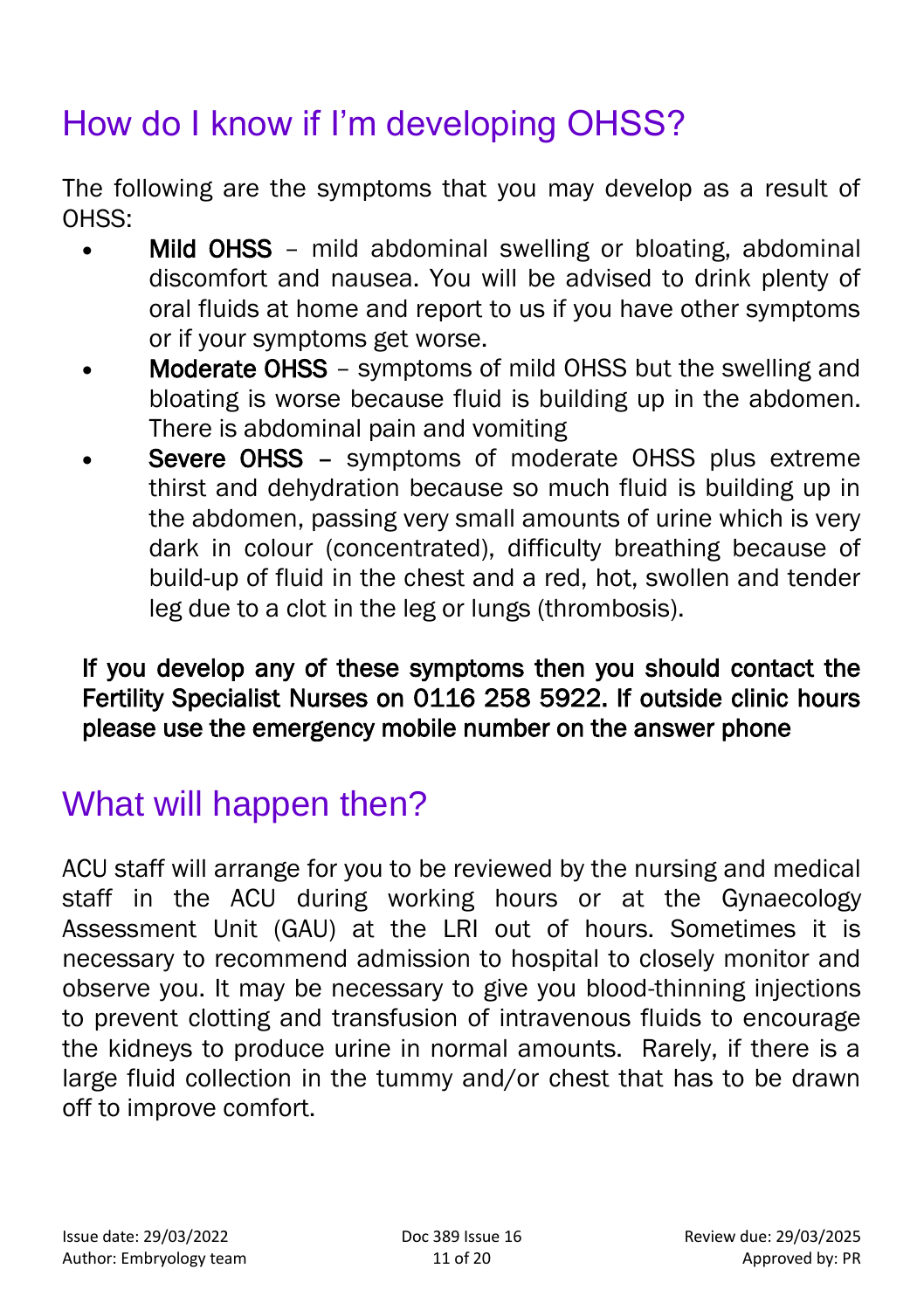If admission is recommended, you really must be admitted. Since IVF commenced in the UK there have been a few UK deaths related to OHSS.

### Can anything be done to stop me developing OHSS?

At the time of the final scan (before the hCG injection) we will have made a fairly accurate estimate of the number of eggs that are likely to be collected on the day of retrieval. You will be told if we think you are at increased risk of developing OHSS. Rarely, we may decide to cancel your egg collection if we think that the risk of developing severe OHSS is very high. In this case we will ask you to stop your gonadotrophin injections and continue with the Suprecur for 2 weeks.

Occasionally, when a high number of eggs is expected along with very high level of your hormone we may decide to do egg retrieval with no embryo transfer. This will be based on your symptoms and clinical judgment. IVF will be carried out in the embryology laboratory and all suitable embryos will be stored by freezing for your future use in subsequent months. You may be placed on a medication which reduces the risk of OHSS called Cabergoline given for eight days from the day of hCG injection.

Sometimes, although your hormone levels are high and we anticipate a high number of eggs, we may still be able to continue with egg collection and embryo transfer, and may prescribe Cabergoline (as mentioned above). We will give the prescription from the hospital and the medication needs to be collected from the hospital pharmacy. There are no major side effects of this medication.

### What are treatment 'add ons'?

Add ons are optional extras that may be offered on top of your normal fertility treatment. They are emerging techniques that may have shown some promising results in initial studies but haven't necessarily been proven to improve fertility outcomes; such as pregnancy or birth rates.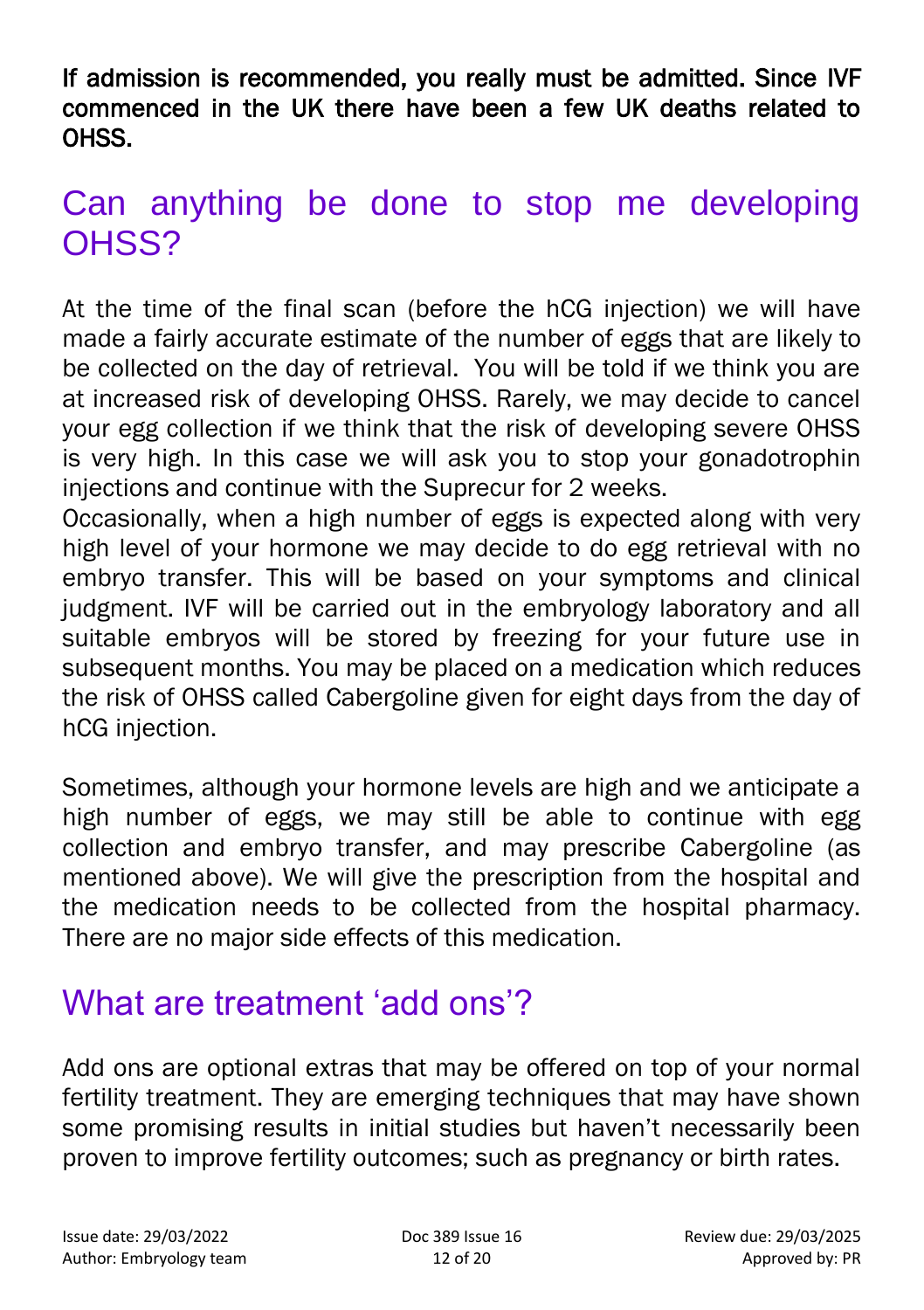Our clinic does not charge for the add ons embryo glue & time lapse monitoring. The cost is included with our treatment packages as standard. To make it easier to identify which add ons have evidence supporting their effectiveness and safety and which have very little evidence, or should be considered experimental, the HFEA have created a three colour traffic light rating system, consisting of the following colours:

• GREEN: an add-on which has more than one high quality randomised control trial (RCT) which shows that the procedure is effective at improving the chances of having a baby for most fertility patients.

• AMBER: an add-on where there is conflicting evidence from RCTs to show that an add-on is effective at improving the chances of having a baby for most fertility patients. This means that the evidence is not conclusive and further research is required,

• RED: an add-on where there is no evidence from RCTs to show that it is effective at improving the chances of having a baby for most fertility patients.

More information about add ons and what the most up to date traffic light rating is for each individual add on can be found at the HFEA website: https://www.hfea.gov.uk/treatments/treatment-add-ons/

#### Embryo glue

Embryo glue contains a natural substance called hyaluronan, which may improve the chance of the embryo implanting in the womb. It is added to the solution in the dish in which the embryos are kept before being transferred to the woman.

#### Are there any risks?

There are no known risks from using embryo glue.

#### What's the evidence for embryo glue?

Research from Cochrane reviews shows that embryo glue containing hyaluronan increases pregnancy and live birth rates by around 10%. There is one high quality study in this review which shows that the use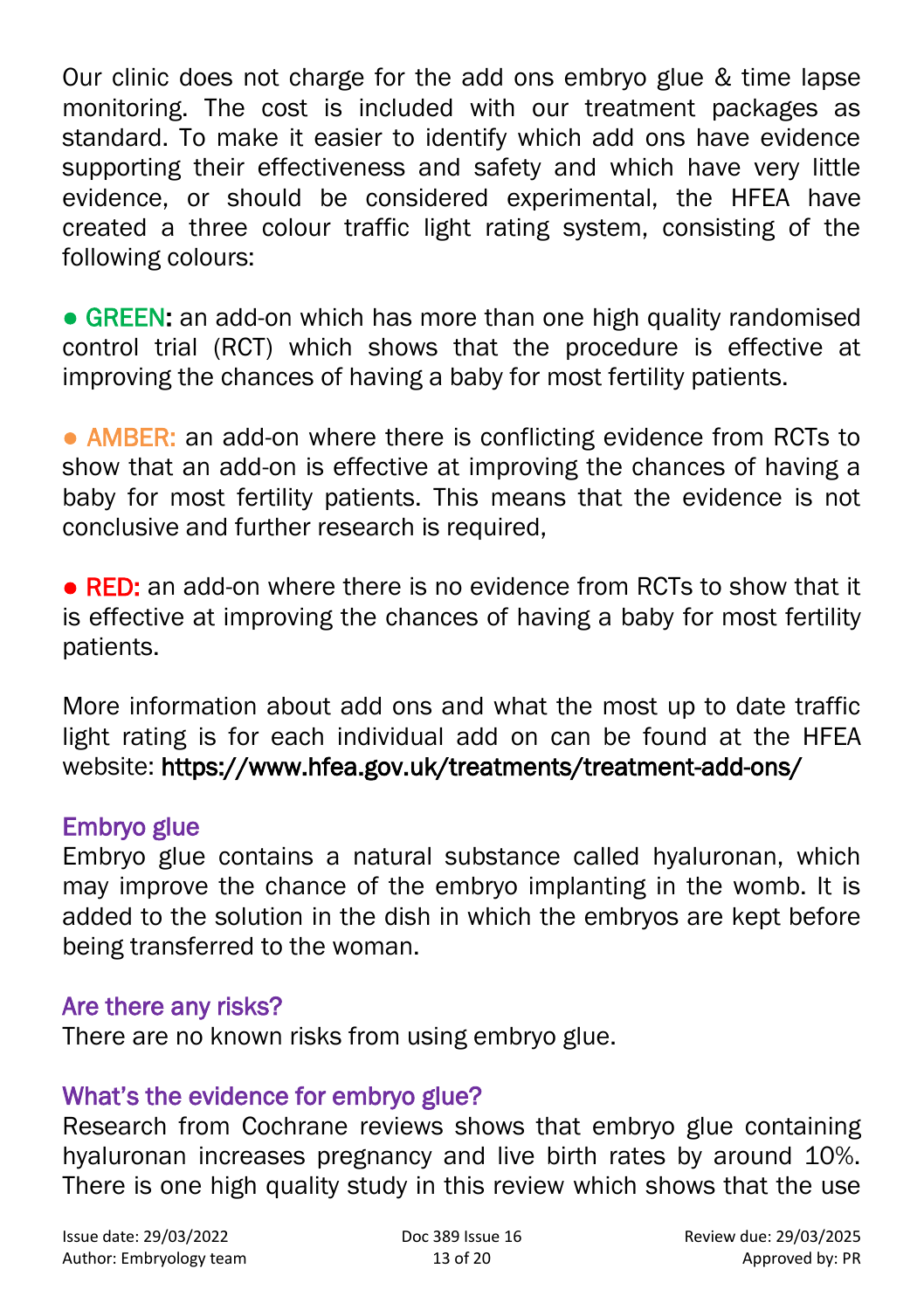of embryo glue improves pregnancy and live birth rates. Other studies in the review were of moderate quality. Further high quality studies are needed before doctors can be confident of the benefits of embryo glue.

#### Endometrial scratching

In order to have a successful pregnancy, an embryo needs to 'implant' in the womb; if it doesn't, the woman will need to start her cycle again. Most embryos don't implant because they've been unable to develop fully to the implantation stage or because of a developmental mismatch between the stage of the embryo and the lining of the womb.

However, in a small number of cases an embryo won't implant because the lining of the womb isn't providing them with the right environment.

Endometrial scratching is carried out before IVF and is intended to correct problems with the womb lining. During the procedure the lining of the womb (the endometrium) is 'scratched' using a small sterile plastic tube.

The theory is that this procedure triggers the body to repair the site of the scratch, releasing chemicals and hormones that make the womb lining more receptive to an embryo implanting.

Some research suggests the treatment may activate genes that make the womb lining more receptive to an embryo implanting.

#### Are there any risks?

There is a small risk that if you have an infection within your cervix before 'scratching', this may cause the infection to spread up into the uterus. Your clinic can treat this if necessary.

#### What's the evidence for endometrial scratching?

Early results suggest that endometrial scratching could increase pregnancy rates, although stronger evidence is needed to prove this.

#### Time-lapse imaging

In IVF, time-lapse imaging is used to help select the embryos most likely to successfully develop into a baby.

In conventional IVF, the embryologist will check the developing embryos each day under a microscope, which involves removing them from the incubator for a brief period.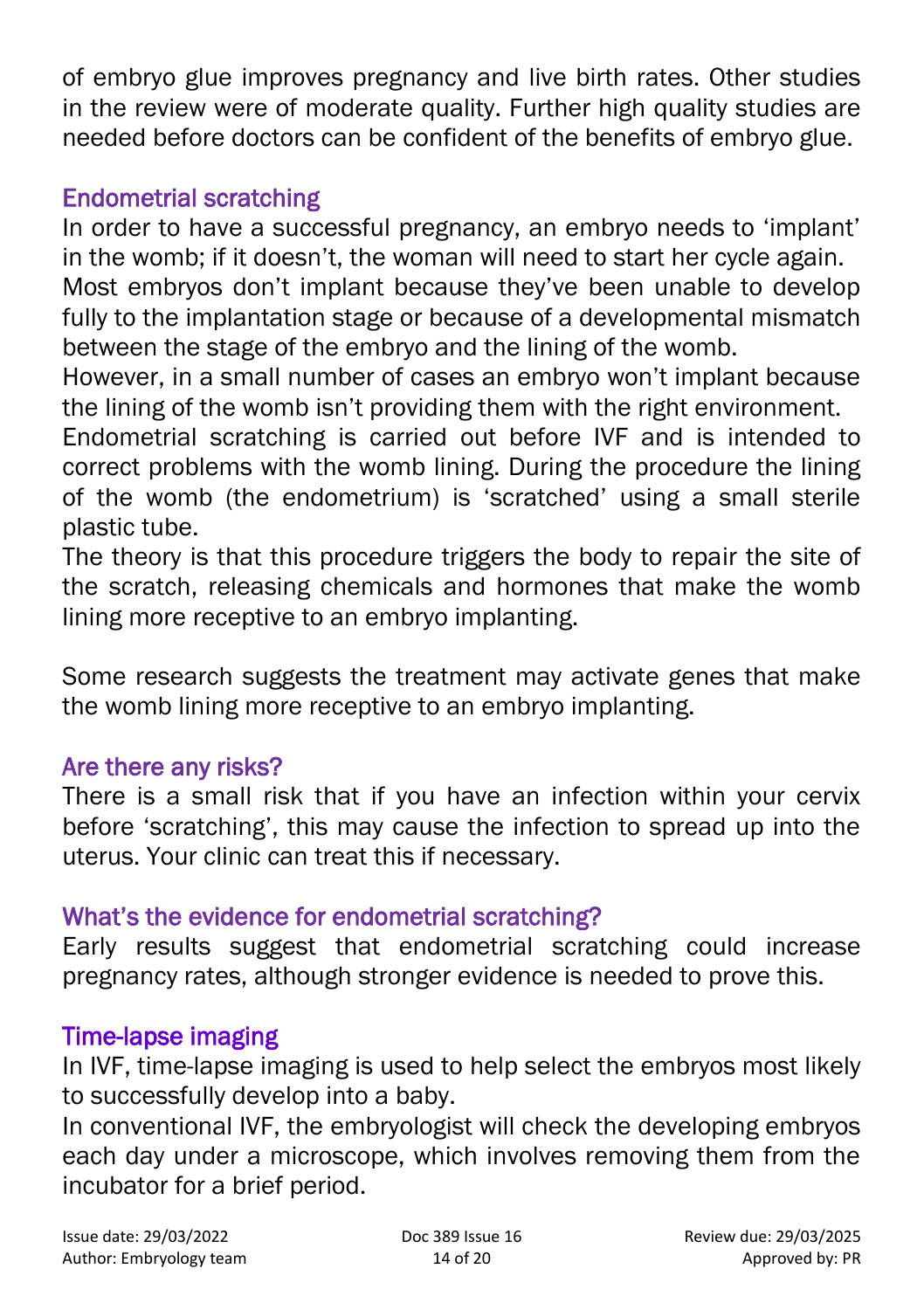Time-lapse imaging allows the embryologist to take thousands of images of the embryos as they grow without disturbing them. Not only does this mean the embryos do not have to be removed from the incubator, it also allows the embryologist to get a continuous view of each embryo as it develops, rather than just viewing them once a day. The embryologist can then choose a specific embryo for implantation based on criteria such as rate of development and the number and appearance of cells. Indeed, being undisturbed while they grow may improve the quality of the embryos.

#### Are there any risks?

No, there are no known risks to the woman or her embryos from timelapse imaging.

#### What's the evidence for time-lapse imaging?

There have been various studies to try and see if time-lapse imaging can improve birth rates. Initial research has shown some promise, but it's still very early days.

There's certainly not enough evidence to show that time-lapse imaging improves birth rates, which is something you may want to consider if it's being offered to you at an extra cost.

#### Pre-implantation genetic testing for aneuploidy (PGT-A)

PGT-A involves checking embryos for abnormalities in the number of chromosomes. Embryos with an abnormal number of chromosomes (known as aneuploid embryos) have less chance of developing into a baby or, less commonly, may result in a baby being born with a genetic condition. PGT-A identifies aneuploid embryos that are unsuitable for fertility treatment.

For more information relating to the risks and the evidence for PGT-A, please refer to our Pre-implantation genetic testing for aneuploidy (PGT-A) patient booklet.

### What follow up care is available after our IVF or ICSI cycle?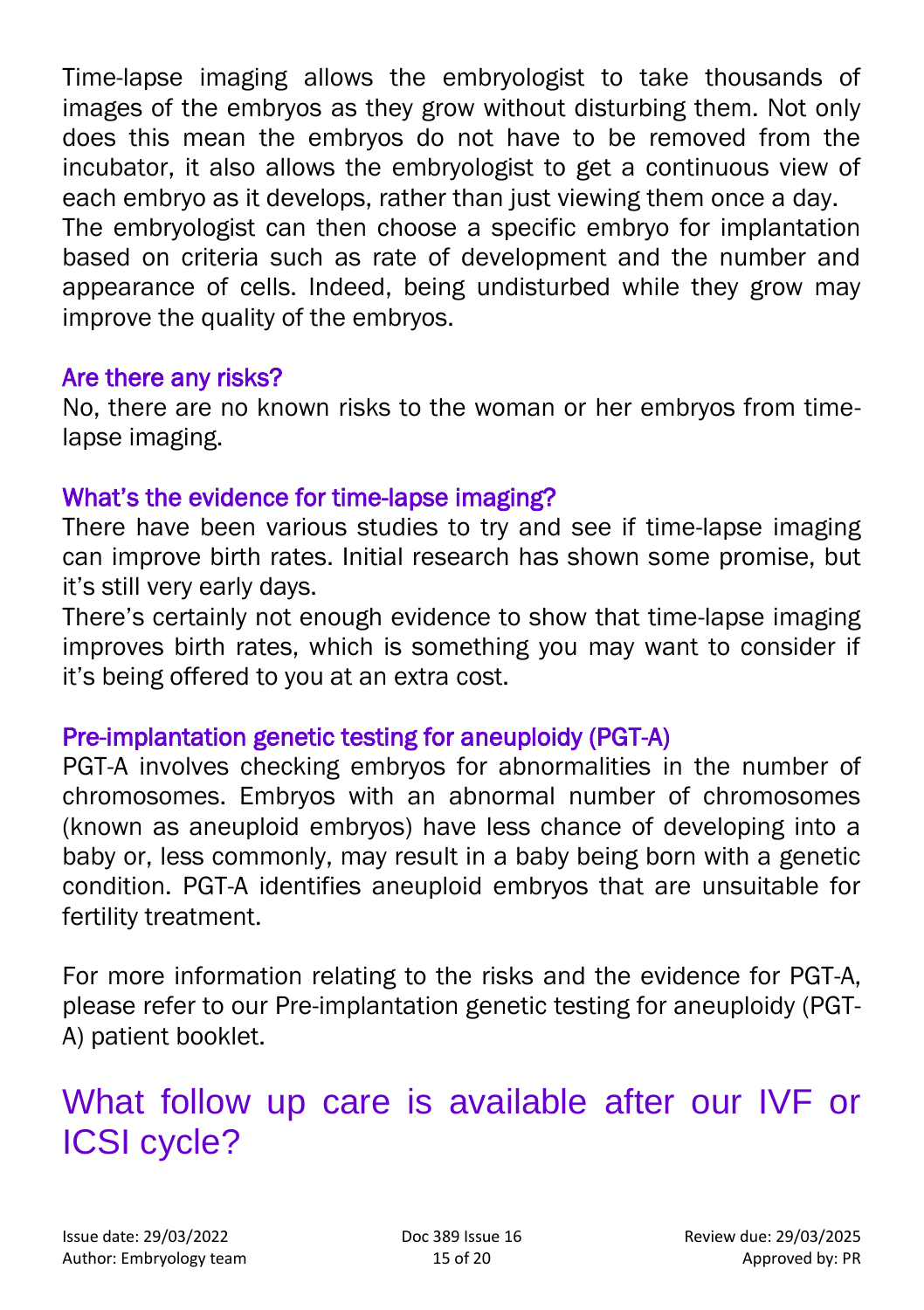We would normally offer you and your partner a follow-up telecom appointment if your treatment has not been successful. We understand that this is a very difficult time for you both emotionally. Should you wish to access any supportive counselling during your fertility treatment you may wish to contact the Leicester Fertility Centre to arrange an appointment with the unit's counsellor.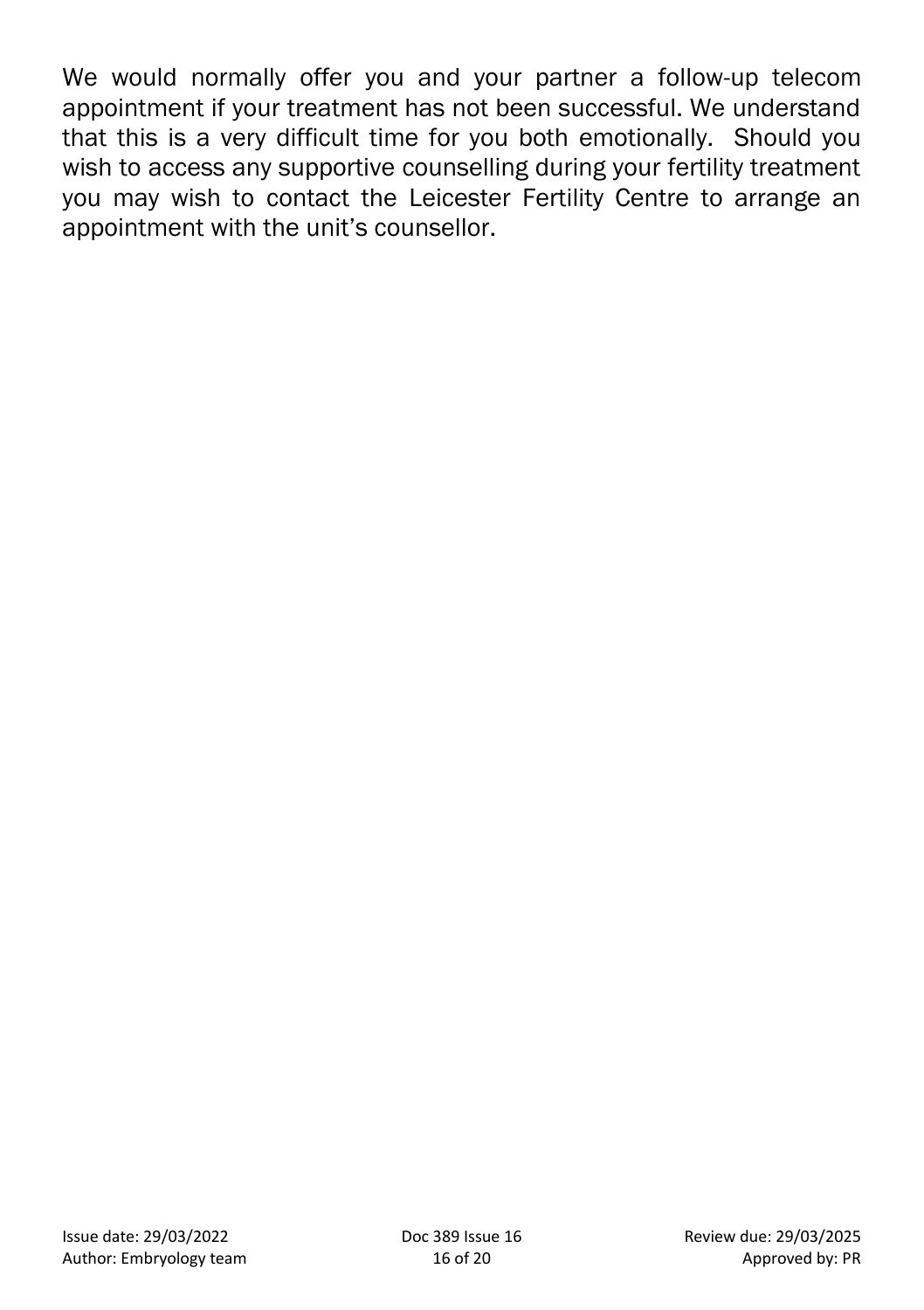## Our commitment to patients

We are constantly striving to improve our services to patients and we will welcome your comments or suggestions for improvement.

### Leicester Fertility Centre Contact Details

| Tel:     | 0116 2585922                        |
|----------|-------------------------------------|
| E-mail:  | LFCinfo@uhl-tr.nhs.uk               |
| Website: | www.leicesterfertilitycentre.org.uk |

### Useful addresses

| Human Fertilisation and Embryology Authority:                    | www.hfea.gov.uk      |
|------------------------------------------------------------------|----------------------|
| NICE guidelines:                                                 | www.nice.org.uk      |
| NHS - Response line:                                             | 111.nhs.uk / 111     |
| NHS - Smoking helpline:                                          | 0300 123 1044        |
| Fertility Network UK: www.fertilitynetworkuk.org / 0121 323 5025 |                      |
| SEED (Sperm, Egg & Embryo Donation) Trust:                       | www.seedtrust.org.uk |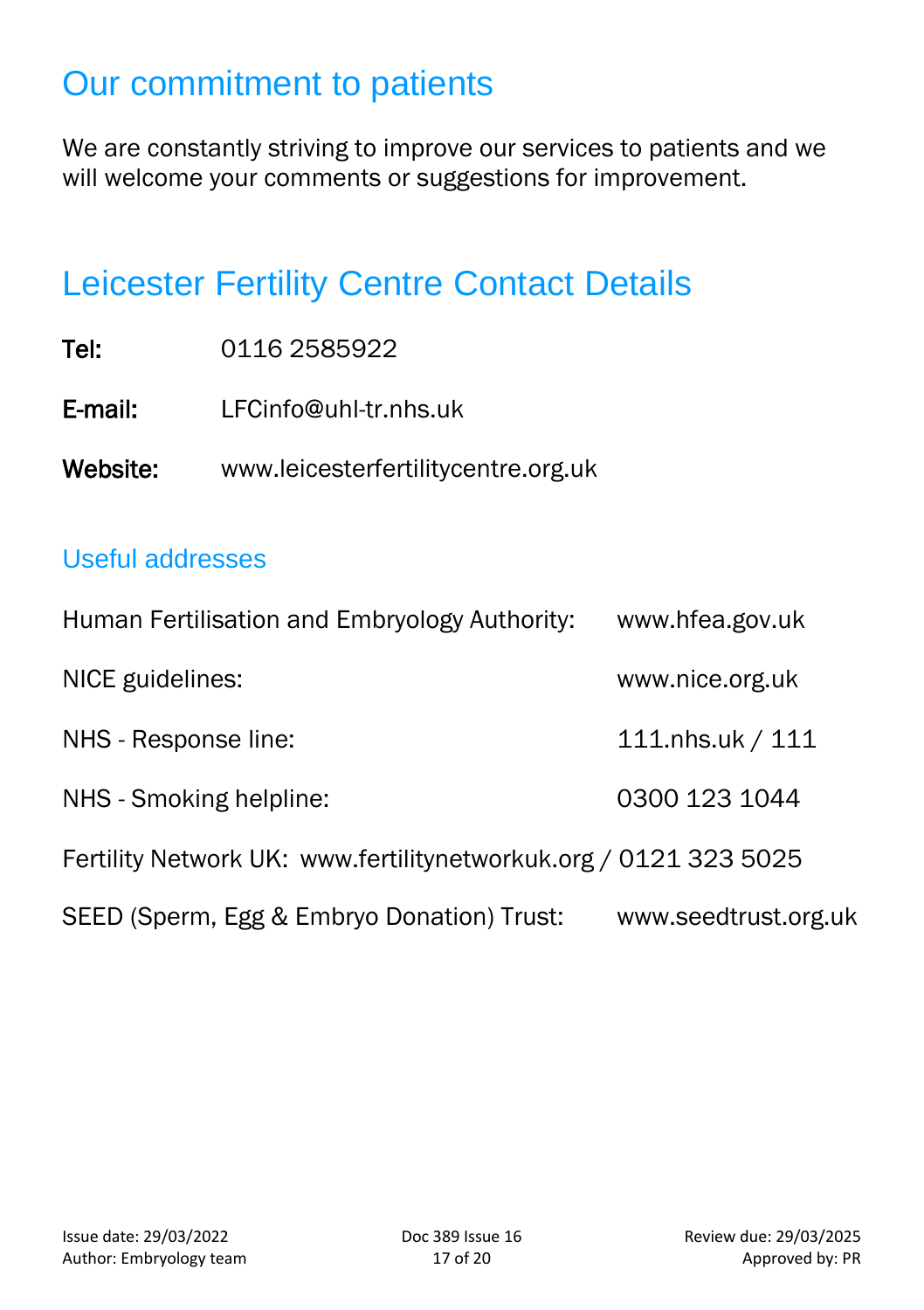Do you feel that you are at risk of verbal or physical abuse? If so, you may find the following numbers useful:

Domestic Violence Helpline:

United against violence & abuse (UAVA)

Helpline: 0808 802 0028

Email: info@uava.org.uk

Text support: 07715 994 962



*This information was correct at the time of printing. While the Trust makes every reasonable effort to keep its information leaflets up to date, very recent changes may not be reflected in the guidance and you should discuss this with the clinical staff at the time of your appointment.*

Issue date: 29/03/2022 Doc 389 Issue 16 Review due: 29/03/2025 Author: Embryology team 18 of 20 Approved by: PR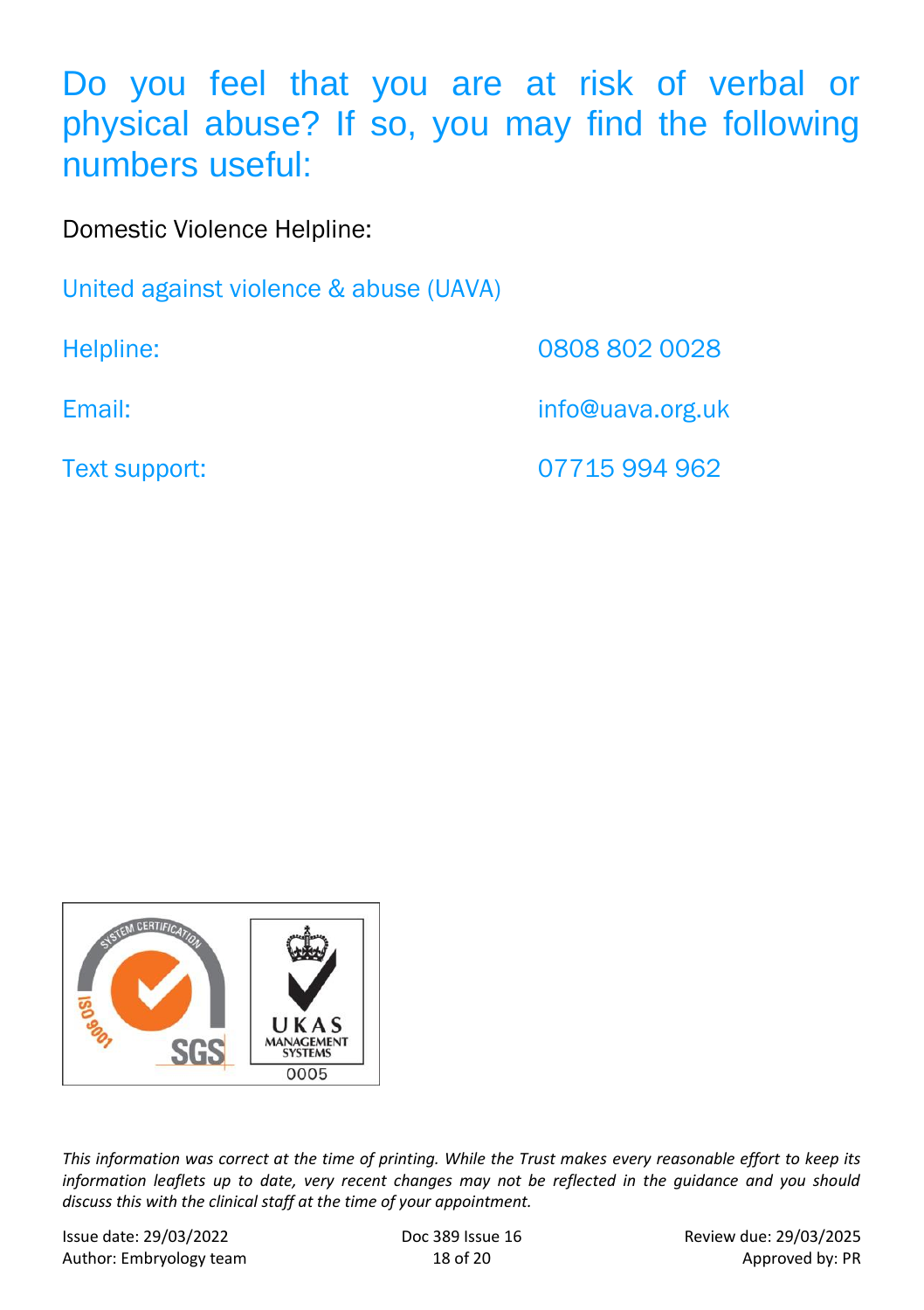### **Questions**

If you have any questions write them down here to remind you what to ask when you speak to your consultant.